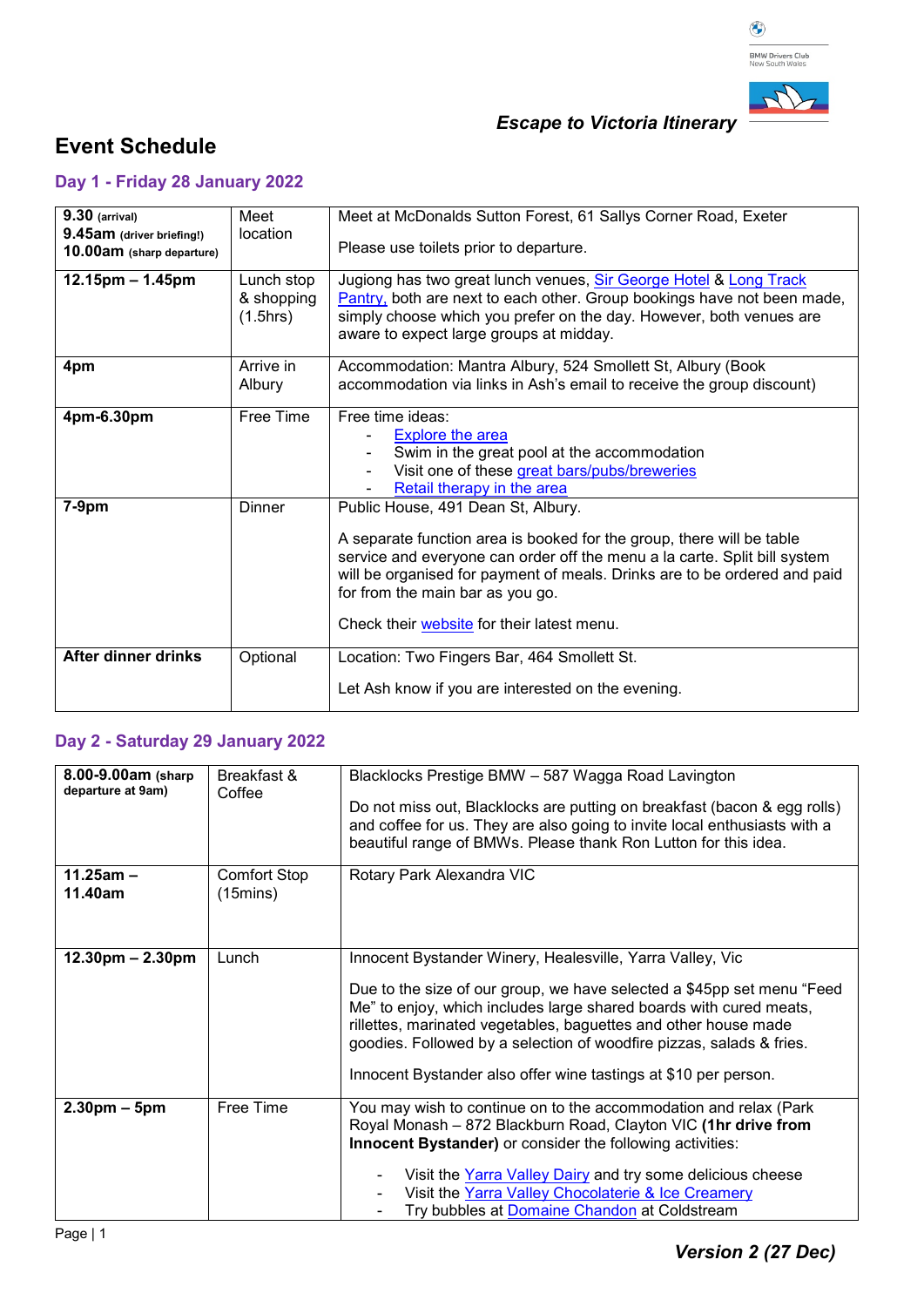

*Escape to Victoria Itinerary*

|                                |                               | Retail therapy in Healesville<br>٠                                                               |
|--------------------------------|-------------------------------|--------------------------------------------------------------------------------------------------|
| 5-6.30pm                       | Wash your car                 | Autobrite Car Wash (371 Blackburn Rd Mount Waverly) Appears to be a<br>DIY carwash.              |
| $7 \text{pm} - 9.30 \text{pm}$ | Dinner & Drinks<br>(Optional) | Notting Hill Hotel, 260-262 Ferntree Gully Road, Notting Hill (7mins from<br>our accommodation). |
|                                |                               | Function room booked for our group. Ala Carte ordering, view the<br>menus.                       |
|                                |                               | Please let Ash know if you are NOT attending dinner.                                             |

#### **Day 3 - Sunday 30 January 2022**

| 8.30-2pm                        |               | BMWDCM Sydney German Autoshow - Sandown Red Hill Area 591-<br>659 Princes Hwy, Springvale<br>Be sure to register to attend the event and pay the fee<br>۰.<br>Lunch – Pack yourself a picnic or buy lunch at the event from<br>one of the many food trucks                                                                                                                                    |
|---------------------------------|---------------|-----------------------------------------------------------------------------------------------------------------------------------------------------------------------------------------------------------------------------------------------------------------------------------------------------------------------------------------------------------------------------------------------|
| Free time $-2$ pm $-$<br>5.30pm | Free time     |                                                                                                                                                                                                                                                                                                                                                                                               |
| 6pm to late                     | <b>Dinner</b> | Sette Bello – Italian Restaurant, 540 Springvale Road, Glen<br>Waverley.<br>\$75 pp, 2 course set menu which includes an appetiser. Set menu<br>meal options are plentiful, guests may choose entrée and main, or<br>main and dessert on the evening. Example menu here, subject to<br>change. The restaurant is an 8min drive from our accommodation.<br>Consider car-pooling or taxis/Uber. |

#### **Day 4 – Monday 31 January 2022**

The event formally concludes on Monday. You may wish to stay another night and arrange individual activities, or convoy home with others who are also leaving.